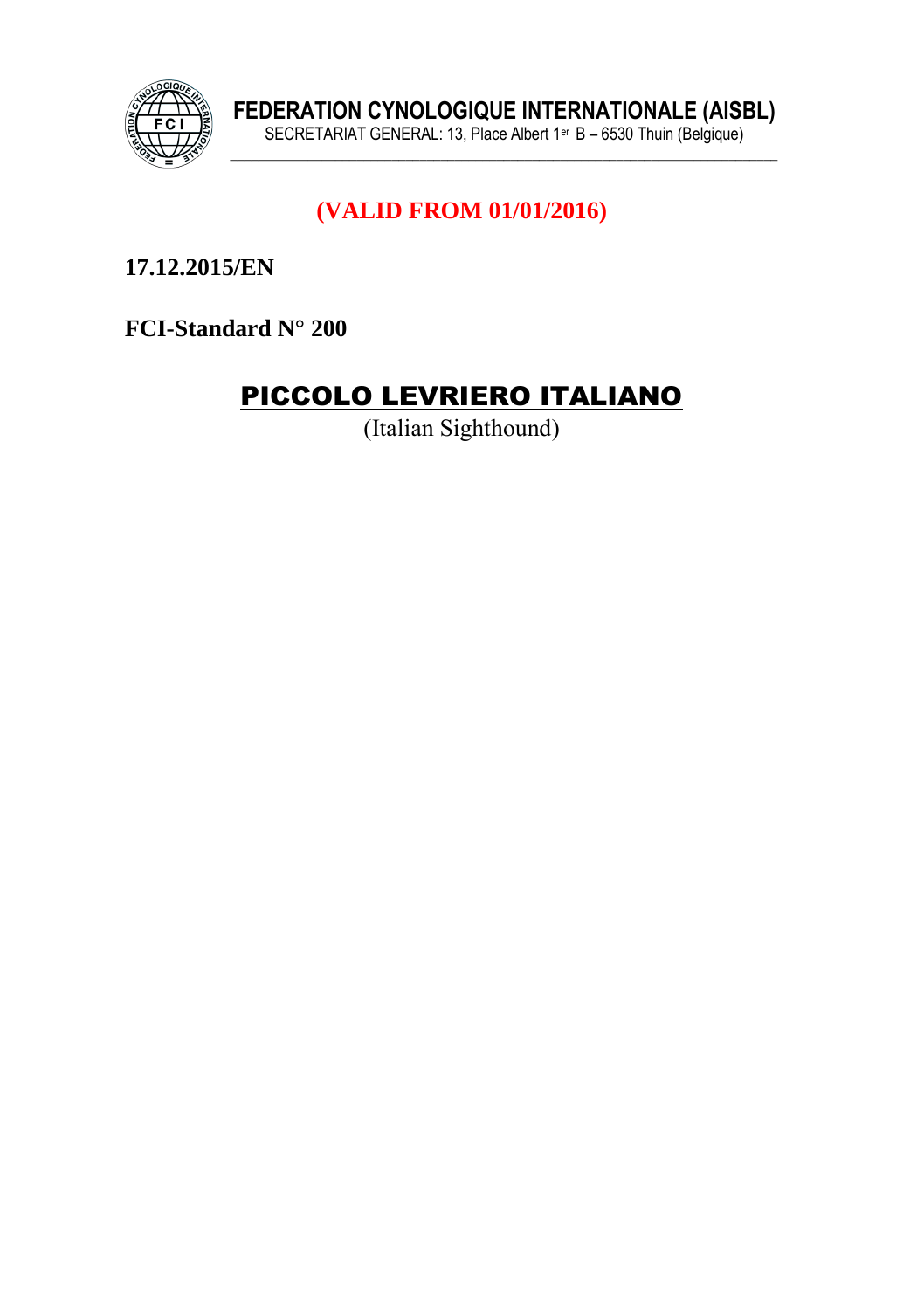**TRANSLATION**: Mrs. Peggy Davis. Revised by ENCI and Renée Sporre-Willes / Official language (EN).

**ORIGIN**: Italy.

#### **DATE OF PUBLICATION OF THE OFFICIAL VALID STANDARD**: 13.11.2015.

**UTILIZATION**: Racing dog.

**FCI-CLASSIFICATION**: Group 10 Sighthounds. Section 3 Shorthaired sighthounds. Without working trial.

**BRIEF HISTORICAL SUMMARY**: The little Italian Sighthound descends from small-sized sighthounds that already existed in ancient Egypt at the court of the Pharaohs. Passing through Laconie (Greece), where numerous representations on vases and bowls confirm this, the breed arrived in Italy at the outset of the 5th century BC. Its greatest development occurred during the era of the Renaissance at the court of the nobles. It is not rare to find the Italian Sighthound represented in the paintings of the greatest Italian and foreign masters.

**GENERAL APPEARANCE**: Of slender appearance, its body fits into a square. Although of a small size, it fully characterizes a miniature sighthound, the prototype of refinement and elegance. May be considered as a model of grace and distinction.

**IMPORTANT PROPORTIONS:** The length is equal to or only just inferior to the height at the withers. Length of skull is equal to half the length of the head. Length of head can reach 40% of the height at the withers.

**BEHAVIOUR/TEMPERAMENT**: Lively, affectionate, docile.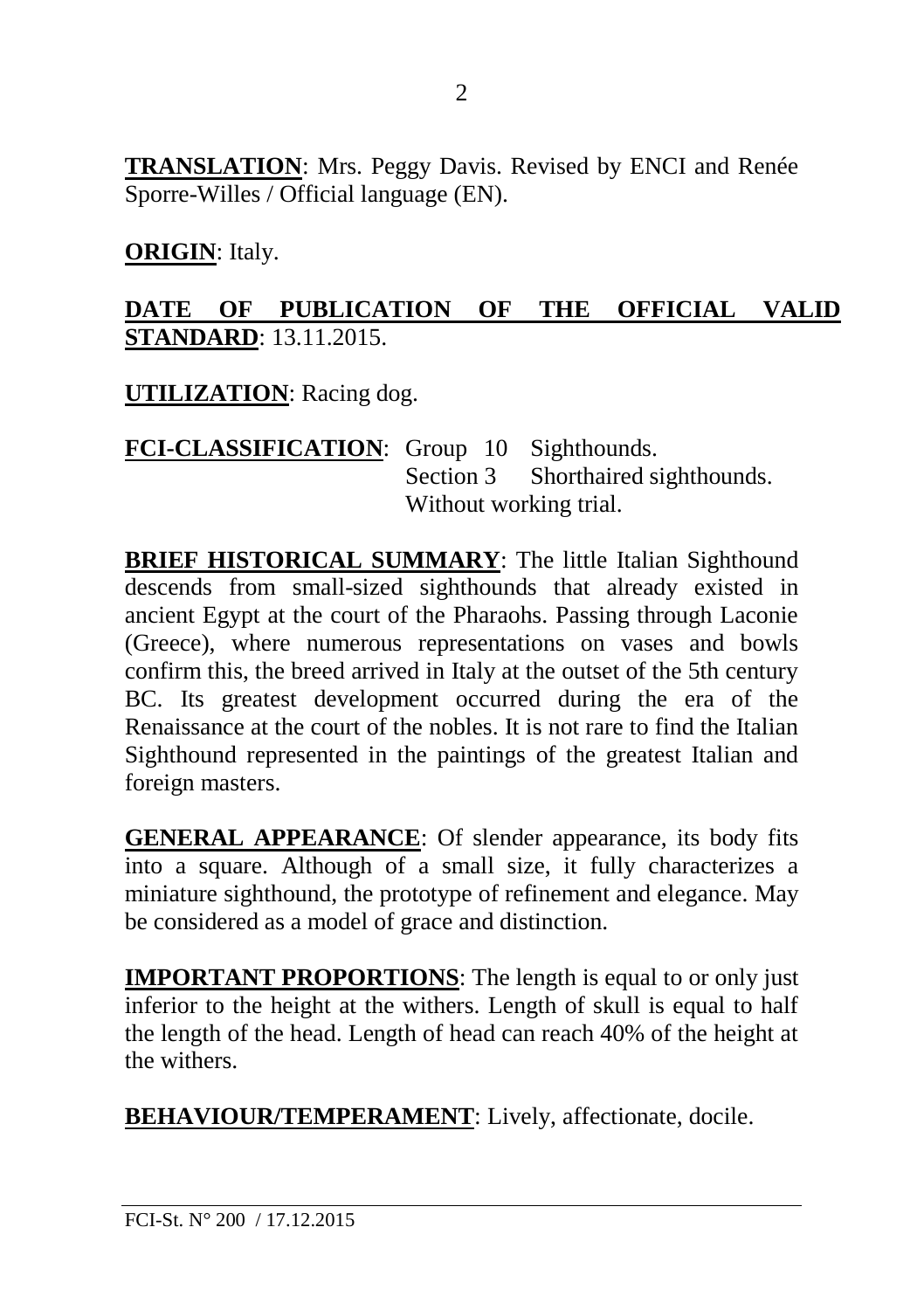**HEAD**: Of elongated shape and narrow.

#### CRANIAL REGION:

Skull: Flat with the superior axes of the skull and muzzle parallel. Length of the skull is equal to half the length of the head, which has slightly rounded sides. Lower orbital region well chiselled. Muscles of the head must not show any heavy appearance. Marked eyebrow bones. Not prominent occiput. Only slightly marked median depression.

Stop: Frontal nasal depression only very slightly marked.

#### FACIAL REGION:

Nose: Of a dark colour, preferably black with well-opened nostrils. Muzzle: Tapered.

Lips: Thin and tight, with edges of lips very darkly pigmented.

Jaws/Teeth: Jaws elongated with well-aligned incisors crown shape, strong in relation to size of dog. Teeth sound and complete set square to the jaws; scissor bite.

Cheeks: Lean.

Eyes: Large, roundish, and expressive, sub-frontally positioned, neither deep-set nor protruding. Iris of dark colour, eye rims pigmented.

Ears: Set very high, small, with fine cartilage, folded in itself and carried well back on the nape and upper part of the neck. When the dog is attentive, the base of the ear is erected and the lobe tends to stand out laterally on the horizontal, position commonly known as "flying ears" or "propeller ears".

**NECK**: The nape is slightly arched and broken at its base towards the withers. The throat line is slightly convex. Neck length equal to that of the head. Shaped like a truncated cone, well muscled. Skin lean without dewlap.

**BODY**: The length is equal to, or barely inferior to the height at the withers.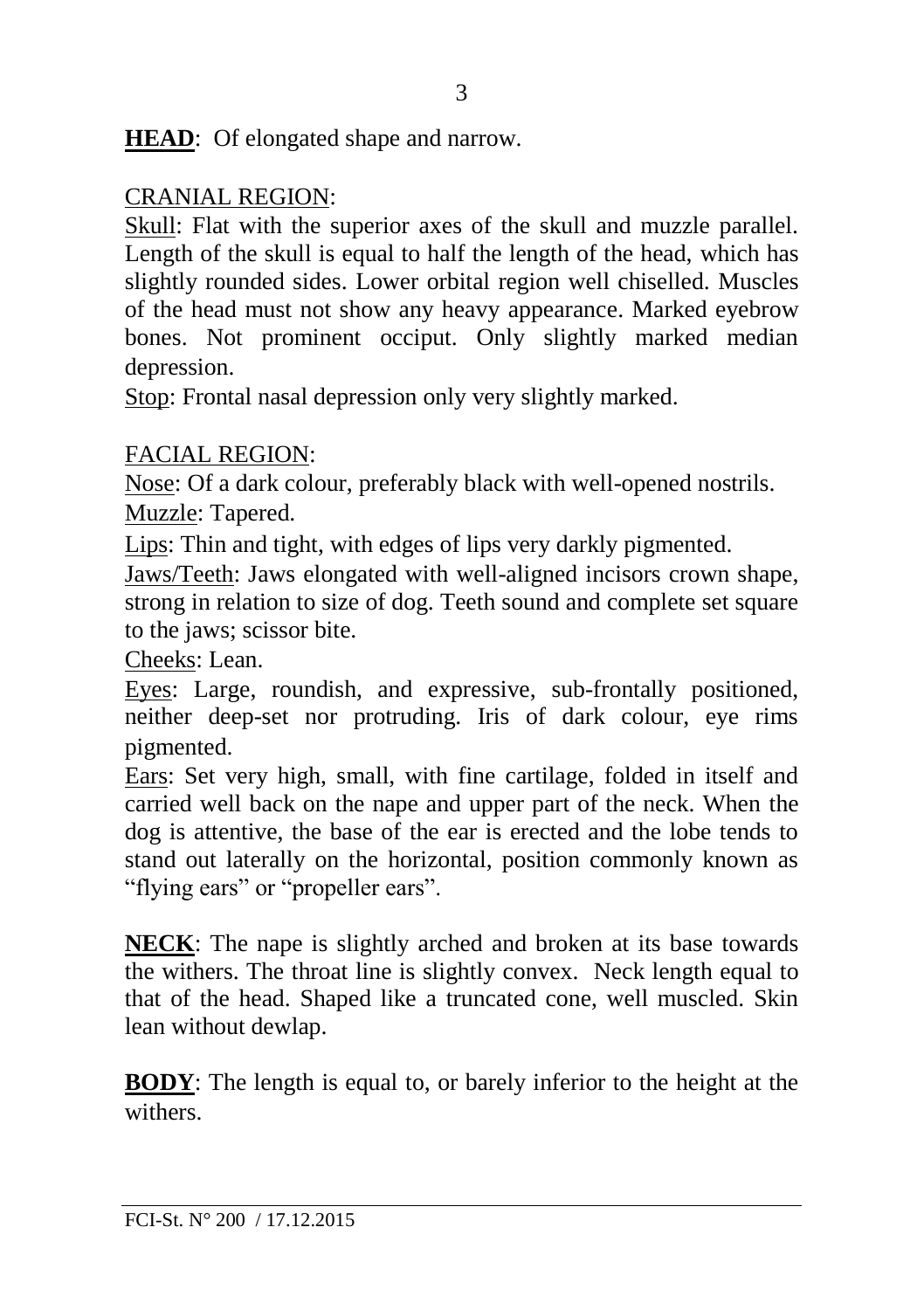Topline: Straight profile with slightly arched dorsal-lumbar region. The lumbar curve is merging harmoniously into the line of the rump. Withers: Quite well defined with closely placed top of shoulders.

Back: Straight, well muscled.

Loin: Slightly arched.

Croup: Very sloping, wide and muscled.

Chest: Narrow, solid but elegantly modelled with slight spring of ribs. Deep, let down to the elbows.

Underline and belly: The rather short sternal arch is accentuated and rises without abruptness to the belly.

**TAIL**: Low set, fine even at base, tapering progressively to its tip. It is carried low and straight in its first half, the second half curved. Stretched it should reach the top of the hock. Covered with short hair.

## **LIMBS**

FOREQUARTERS:

General appearance: On the whole straight and vertical with lean muscles.

Shoulder: Very slightly sloping with well developed, long lean and salient muscles.

Upper arm: With a very open scapulo-humeral angle parallel to the median plane of the body. The upper arm is slightly longer than the shoulder blade.

Elbow: Neither out nor tied-in at elbows.

Forearm: Straight. Refined bone structure, flat and lean; in perfect vertical position as much from the front as in profile. Well evident furrow from the carpus to the elbow. Length from ground to elbow, just slightly more than the length from elbow to the withers.

Metacarpus (Pastern): Dry. Seen in profile it is slightly bent.

Forefeet: Of almost oval shape, small, with arched and closely knit toes. Not voluminous pads, pigmented. Nails black or dark according to coat colour or that of the feet, where white is tolerated.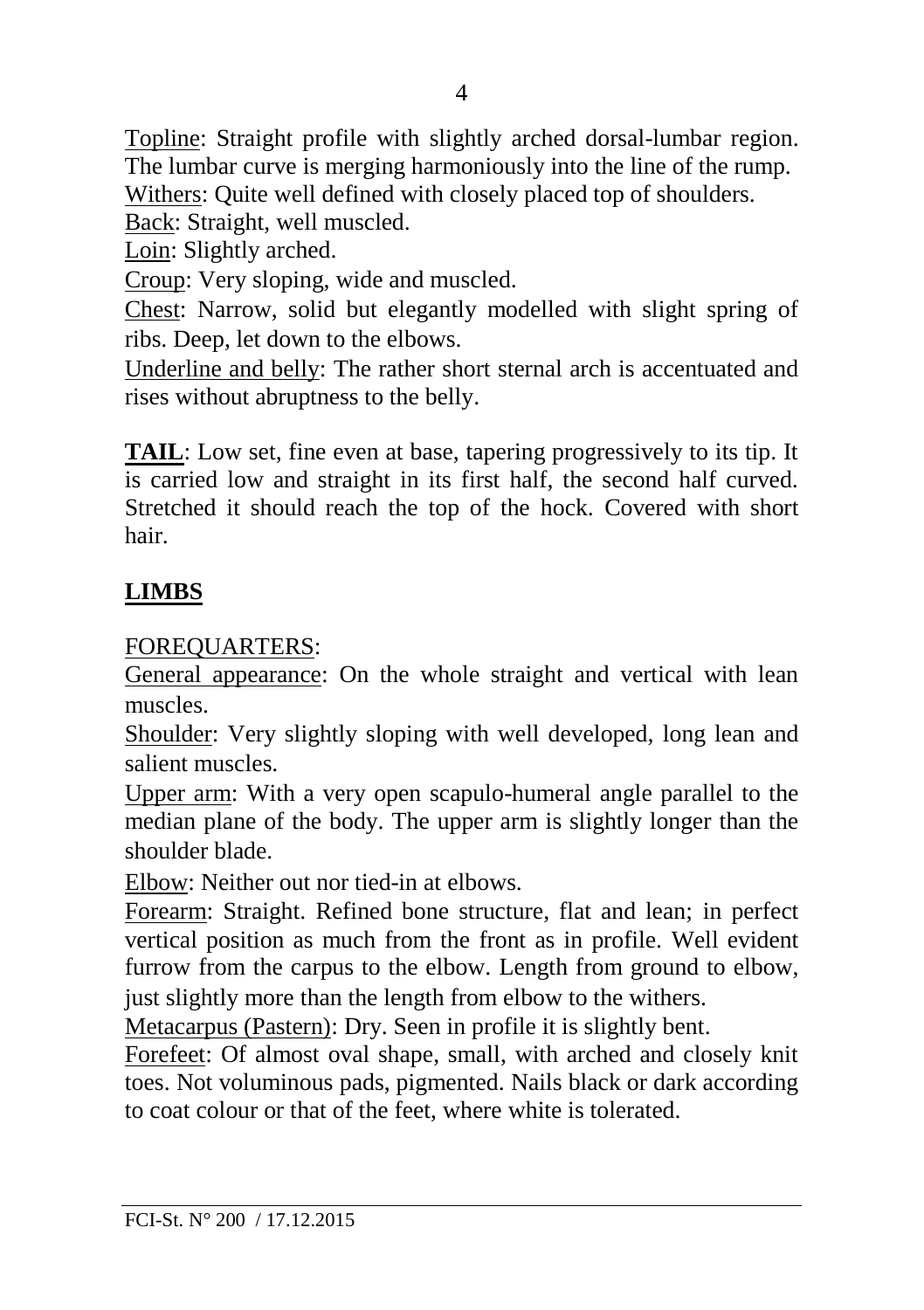#### HINDQUARTERS:

General appearance: Well angulated. Seen from behind on the whole straight and parallel.

Thigh: Long, lean, not voluminous, with very distinct muscles.

Stifle (Knee): Solid and firm.

Lower thigh: Very sloping, with refined bone structure and well apparent groove in leg muscle. A little longer than thigh.

Metatarsus (Rear pastern): Seen from behind, must be parallel.

Hind feet: Less oval than the forefeet, with arched and closely knit toes; not voluminous pads and nails pigmented like forefeet.

GAIT / MOVEMENT: Springy, harmonious, slightly raised trot, covering the ground. This means that the front legs must be moved forward with good reach and with slightly lifted and bent pasterns. Gallop fast with sharp spring.

**SKIN**: Fine and tight on all parts of the body except for the elbows where it is slightly less tight.

## **COAT**:

Hair: The hair is short, silky and fine all over the body without the slightest trace of fringes.

Colour: Self-coloured in black, grey, and isabella (pale yellowish/beige) in all possible shades. White is tolerated only on the chest and feet.

#### **SIZE AND WEIGHT**:

Height at the withers: Males and females from 32 to 38 cm.

Weight: Males and females: maximum 5 kg.

**FAULTS**: Any departure from the foregoing points should be considered a fault and the seriousness with which the fault should be regarded should be in exact proportion to its degree and its effect upon the health and welfare of the dog.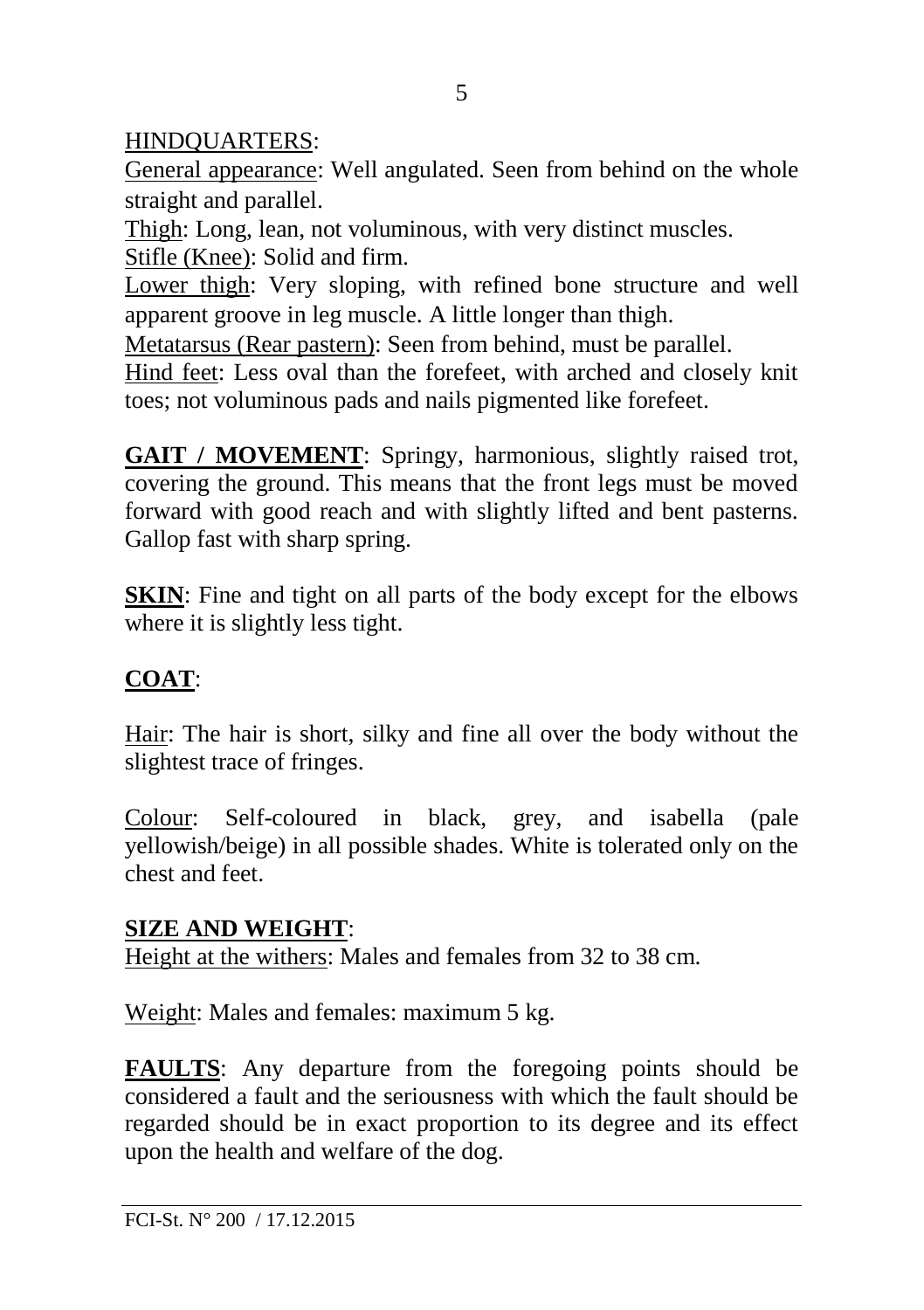- Continuous ambling.
- Hackney movement.
- Movement close to the ground with short steps.

# **DISQUALIFYING FAULTS**:

- Aggressive or overly shy.
- Any dog clearly showing physical or behavioural abnormalities shall be disqualified.
- Accentuated convergence or divergence of the facial-cranial axes.
- Nose totally or half de-pigmented.
- Nasal bridge concave or convex.
- Overshot or undershot bite.
- Wall eye; total de-pigmentation of eyerims.
- Tail carried over the back; anury or short tail, whether congenital or artificial.
- Multi-coloured coat; white except in chest and feet as mentioned above
- Size below 32 cm or over 38 cm, as well in males as in females.

# **N.B.**:

- Male animals should have two apparently normal testicles fully descended into the scrotum.
- Only functionally and clinically healthy dogs, with breed typical conformation should be used for breeding.